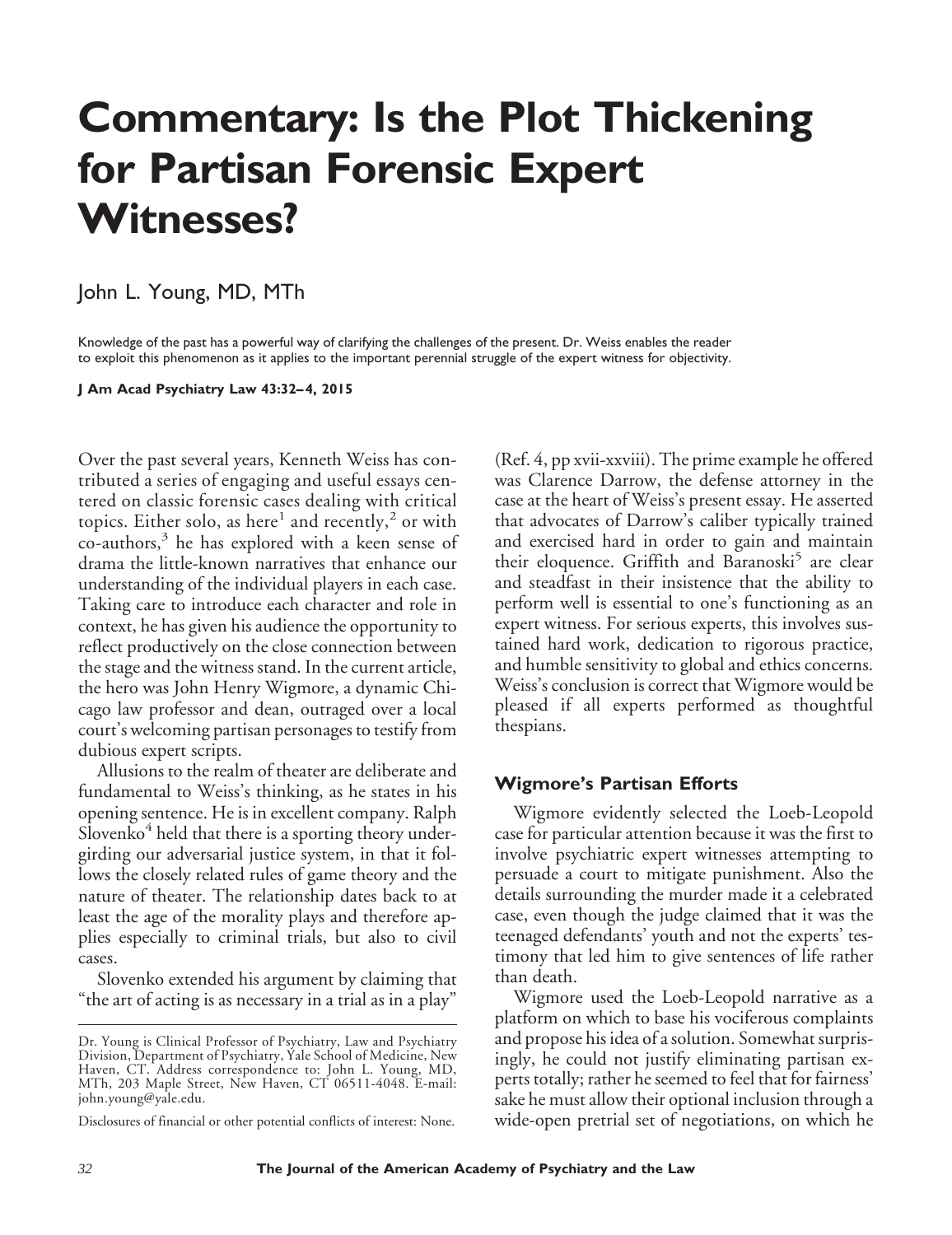relied to somehow preserve impartiality for the whole process. Wigmore used as an exemplar one of the prosecution's experts who refused to testify as a partisan witness, only to have the prosecutor reply that he should proceed with his work and would be called to the stand (by the state), regardless of what opinion he might have formed.

Wigmore also tossed in a few pejorative remarks about fees paid to experts, whom he further seemed to regard as mentally incarcerated upon being hired by either side. Of note, Weiss scores Wigmore's contributions as constructive. At the same time, room enough remains at least for speculation on whether Wigmore might himself be viewed as something of a biased partisan thespian for his own position.

### **Bias and Error**

Wigmore seemed to regard bias as reasonably detectable and readily remediable if only it is acknowledged. More significant, he regarded it as normally preventable through the control or elimination of partisanship. However today's forensic scientists, including behavioral science experts, generally recognize that some degree of bias is inevitable and has to be controlled by using various means of decoupling it from one's professional work and its products.

To transcend bias, it is worthwhile to recognize that it occurs in a variety of ways. A structural kind of bias is built into relationships and functions. For example, our medical school dean unforgettably pointed out to the graduating class that the MD degrees he was about to confer were only statements of opinion. They were inevitably (structurally) biased opinions, but nonetheless, still expert. This kind of bias may make an appearance when an expert's credentials are challenged during a hotly contested *voir dire*. Another important structural source of bias arises as a built-in result of the expert– client relationship, as we recognize in Wigmore's complaint.

Additional varieties of bias relate to culture and valence. Cultural bias may arise as a negative attitude, a distorting unconscious ignorance, or even a casual and exaggerated familiarity. Bias may also express itself in either a distant and aloof cognitive manner or in one that is emotionally overinvolved and usually intense. Also, it is quite possible to overcorrect for bias.

The major concern regarding bias is that it ushers in the specter of error. Christensen and colleagues<sup>6</sup> have provided a superb recent typology of forensic science error, summarized here: operator or practitioner error is a mistake made by an individual. Technological error occurs when an instrument fails, giving an incorrect reading. Statistical error arises from a difference between actual and expected results that is greater than the predicted variability. Finally, an error of method or technique can arise from a misfit between the precision expected and the resolving power of the procedure in question.

# **Public Reactions to Erring Experts**

Although the problems of error can generally (and usefully) be distinguished from those of bias, the two can also readily synergize. This reality is currently driving two national governmental executive initiatives: one in Canada<sup>7</sup> and one in the United States.<sup>8</sup> In Ontario, Canada, an appeals court case led to the opening of an inquiry into the status of pediatric forensic pathology; it was found seriously wanting. In addition to reforms in the training of pediatric forensic pathologists, the inquiry articulated universal best practices in expert testimony as well as basic principles for forensic practice.

The following year, 2009, saw the release of a report from the National Academy of Sciences' National Research Council. It documented a need for extensive reforms across the forensic sciences.<sup>9</sup> Surprisingly, it contained very little mention of forensic behavioral science. As of this writing, the formation of scientific working groups is well under way. Future developments remain to be seen. The plot may be expected to thicken.

# **The Continental Model**

Weiss points out that one means of avoiding the need for partisan witnesses is to be found in the socalled continental model. Originating predominantly in ancient Rome, it came, through the Napoleonic code, to such European countries as France, Germany, and Italy. In brief, this model gives more prominence to the judge and far less to the parties' experts.

There is yet another legal system with the same origins, the tribunals of the Roman Catholic Church. Operating under the Code of Canon Law, this system has a global reach. By far the bulk of its work is concerned with evaluating the validity of church marriages that have come to civil divorce. In these courts, all participants are seen as jointly seek